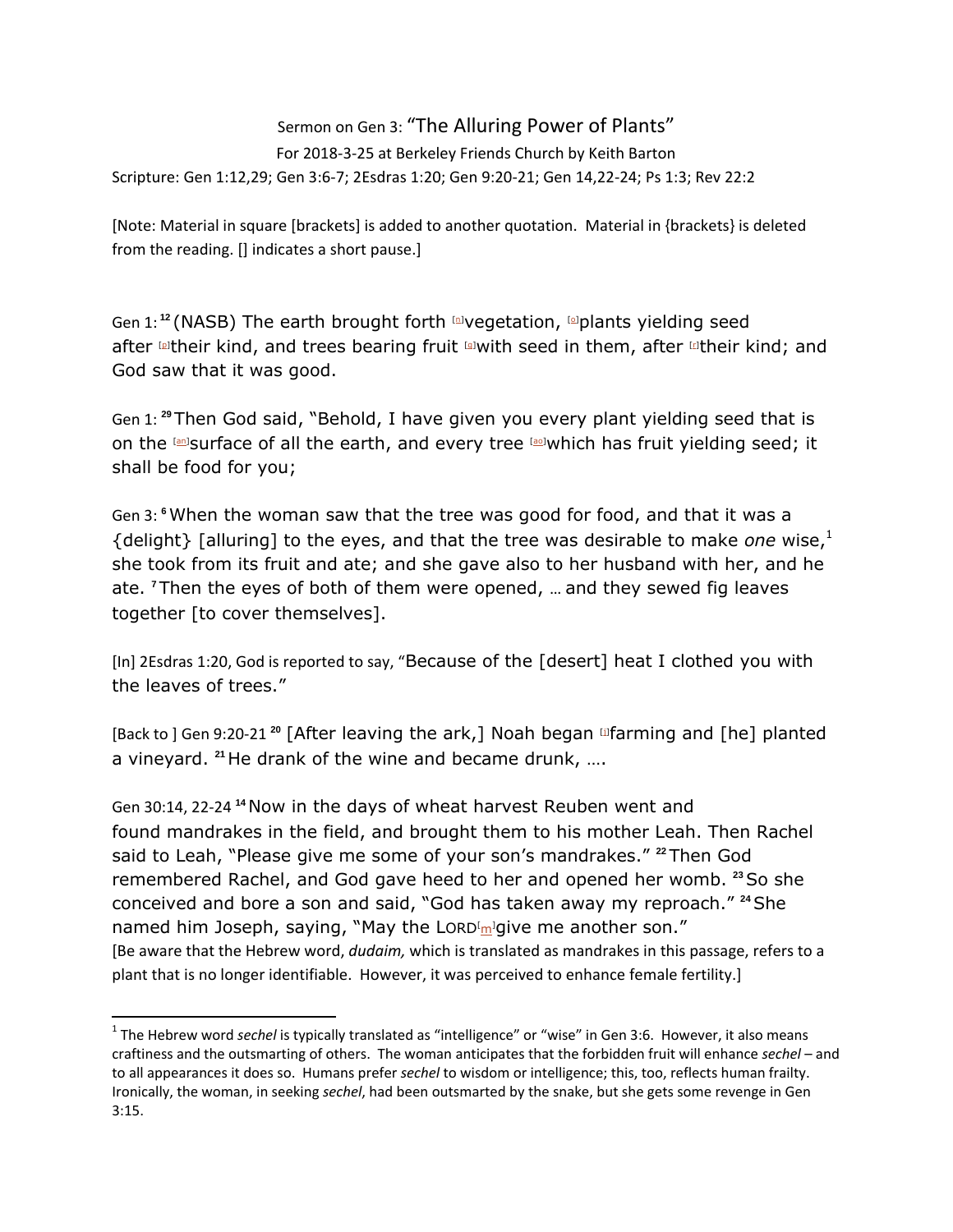[In] Ps 1:3, [we read] {He} [The righteous person] will be like a tree *firmly* planted by  $\mathbb{D}$ streams of water, Which yields its fruit in its season, And its **Deaf does not wither**.

Rev 22:2b On either side of the river is the tree of life<sup>[\[b\]](https://www.biblegateway.com/passage/?search=rev+22&version=NRSV#fen-NRSV-31067b)</sup> with its twelve kinds of fruit, producing its fruit each month; and the leaves of the tree are for the healing of the nations.

[The children can leave now for Sunday School.]

Pascal is credited with saying: "If I had more time, I would have written you a shorter letter." That adage probably applies to this sermon as well, [] but I am attempting, here, to make a new interpretation of the single most-contentious passage in the entire Bible: the  $3<sup>rd</sup>$  chapter of Genesis. So bear with me if I exceed my optimum length of 15 minutes, and recall that not so long ago, sermons lasted for an hour, sometimes 2 or 3 hours. By those historical standards, this will be brief.

I had first intended to begin a series of messages on John Calvin today, but I had a new insight on how to approach that convoluted topic. Just as I began the series on Martin Luther with the first chapter of Genesis, I thought it would be fitting to begin a series on Calvin with the 3 $^{rd}$  chapter of Genesis, the account of the snake and the forbidden fruit in the garden of Eden. Perhaps no one has been more invested in the 3<sup>rd</sup> chapter of Genesis than John Calvin, hence it is an apt place to begin a series of commentaries on this great Reformer from Geneva.

[Yet] at the same time, I also thought that the  $3^{rd}$  chapter of Genesis would be a little harsh to read with children in the room, so instead, [] I collected a series of Bible verses that illustrate the alluring powers of plants. These verses start in the first chapter of Genesis and go the very last chapter of Revelations. One verse that shows the power of plants is Noah's vineyard, which he plants soon after leaving the ark and which leads him into some dark escapade involving his grandson. If the generation following the flood represents God's second attempt at creation, then that passage about Noah's vineyard is a reprise of the 3<sup>rd</sup> chapter of Genesis.<sup>2</sup> But more on this later.

Now that the children have left the room, perhaps we can focus the explanation of human depravity offered in the 3<sup>rd</sup> chapter of Genesis. While you might suspect that I have some doubts about the usual interpretation of this chapter, I can assure you that I have no doubt about the depth of human depravity, including my own. Quakers who presume "that of God" in everyone, without sounding the depths of the "ocean of darkness" that wells up in the human heart, are sadly deluded. Similarly, those secular groups that trust in the natural capacity of the proletariat to generate a communist utopia are under a still greater delusions. But even more so, those Christians and economists who believe that an Invisible Hand regulates the gears of capitalism to generate a benevolent economy, if only the

 $\frac{2}{3}$  Similarly, Ex. 32 is a reprise of Gen 3 in the 3<sup>rd</sup> creation story at Sinai in Ex. 19.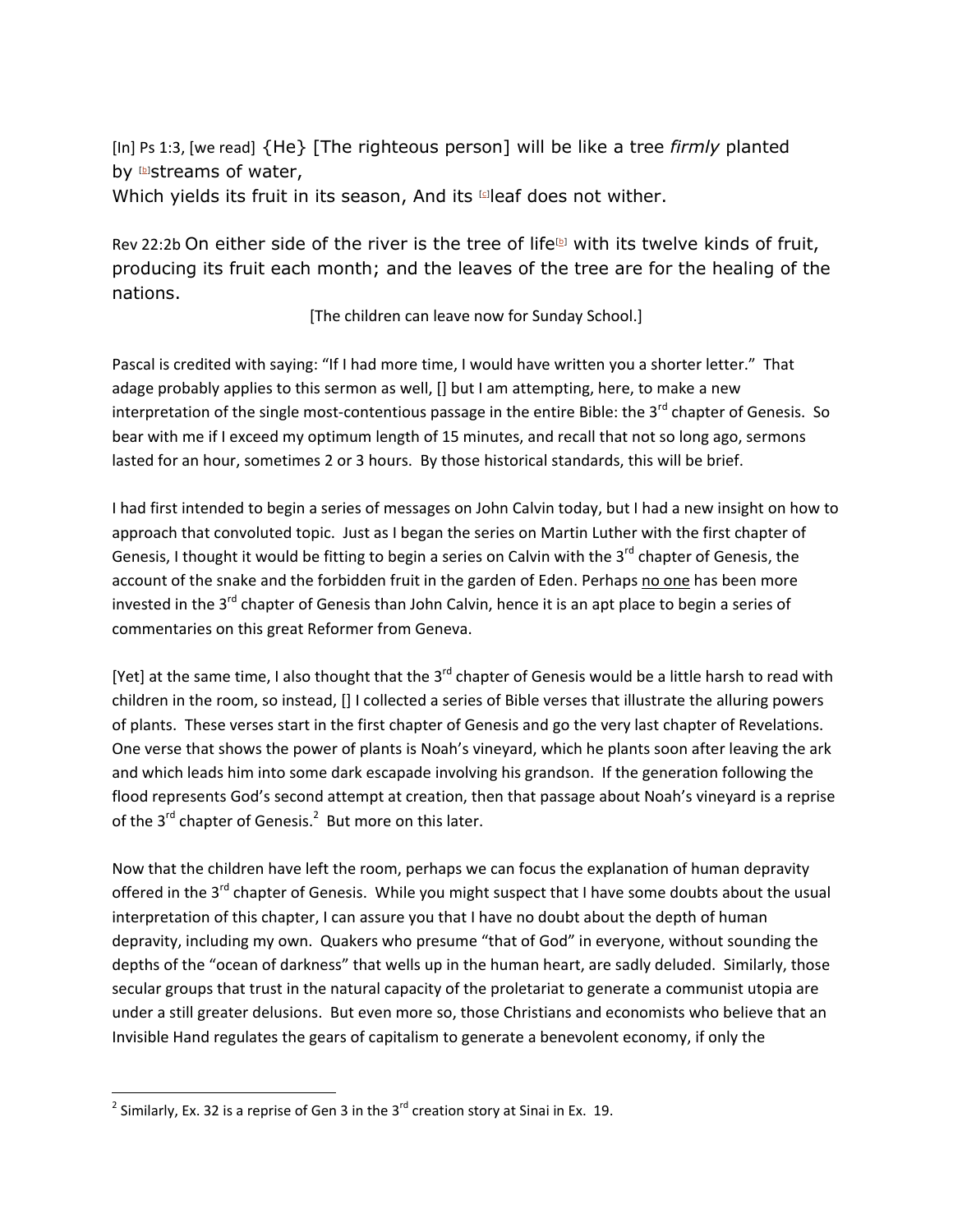government does not interfere with those fragile market forces, [these] are, very likely, the most deluded and dangerous group of all in our current world.

So yes, we live in perilous times, operating both within us as individuals and in the in social settings we live in. The 3<sup>rd</sup> chapter of Genesis is the ancient attempt to explain the dire situations in which we find ourselves. Hence it deserves careful and thoughtful consideration. As is often the case, we will find that examining the Hebrew text offers new and compelling interpretations of this familiar story.

As you know, the 1<sup>st</sup> Chapter of Genesis offers one account of creation, based on the six days of Creation, culminating in Sabbath rest on the  $7<sup>th</sup>$  day. In contrast, the  $2<sup>nd</sup>$  chapter of Genesis offers an entirely different, and presumably older, account of creation that involves molding Adam from the dust of the earth, invigorated by the breath of God, and later extracting a woman from the rib cage of an anaesthetized Adam to produce a servant and spouse for Adam. Together, they represent the parents of all humans. However, in the  $3^{\text{rd}}$  chapter in Genesis, the rubber meets the road and history shifts from idyll/idle [] to odyssey. A talking snake appears to charm the woman – she does not actually receive the Hebrew name of *Chavah* [Eve]<sup>3</sup> until the end of Chapter 3, after her life has already changed dramatically. Rather than a snake charmer, we have instead a charming snake, the most *subtil* of creatures, as the KJV puts it. This snake questions the woman, leading her to doubt God's prohibition on eating a particular fruit, produced by the tree of the knowledge of good and bad. After the snake draws attention to this tree, its fruit becomes alluring, enticing and irresistable to the woman, and she eats it, as does Adam. Oddly enough, neither the woman nor Adam remark on the flavor of the fruit; perhaps it was a disappointment. Moreover, the promised knowledge of good and bad is, initially, rather modest; it was primarily a sense of immodesty, the awareness of their nakedess. However, the Hebrew word for nakedness, *aerum*, also means vulnerable. Their first response to nakedness is to fashion a sort of loincloth from fig leaves. God soon comes along to inquire about their new wardrobe, and Adam replies that "[this] woman you gave to me, [she] offered me [fruit] from the tree, and I ate [it]." Adam implied that God was at fault here, for creating a woman, rather than for anything Adam had done. Adam's retort shows that the vaunted fruit failed to impart much insight, much less a knowledge of good and bad, at least in the short term.

But Adam does have a point here. Why did God place a booby trap in the Garden of Eden? It sounds like giving Pandora a box with the instructions never to open it. Many fables involve a tantalizing prohibition: never look in the closet, never open the book of magical incantations, never climb the tower, and we know that such prohibitions always prove irresistible for human curiosity. Even the Church of Rome insisted for centuries, never open the Bible, on pain of death, but as we know, that prohibition failed as well and led to the Reformation. But is Genesis 3 just another version of the tantalizing prohibition? If so, it hardly seems enough to sustain a theological structure that has lasted for over 2000 years. What else could be going on here?

 $\overline{a}$ 

<sup>3</sup> *Chavah* means farm; it seems to imply that the woman was created to be a baby factory/farm.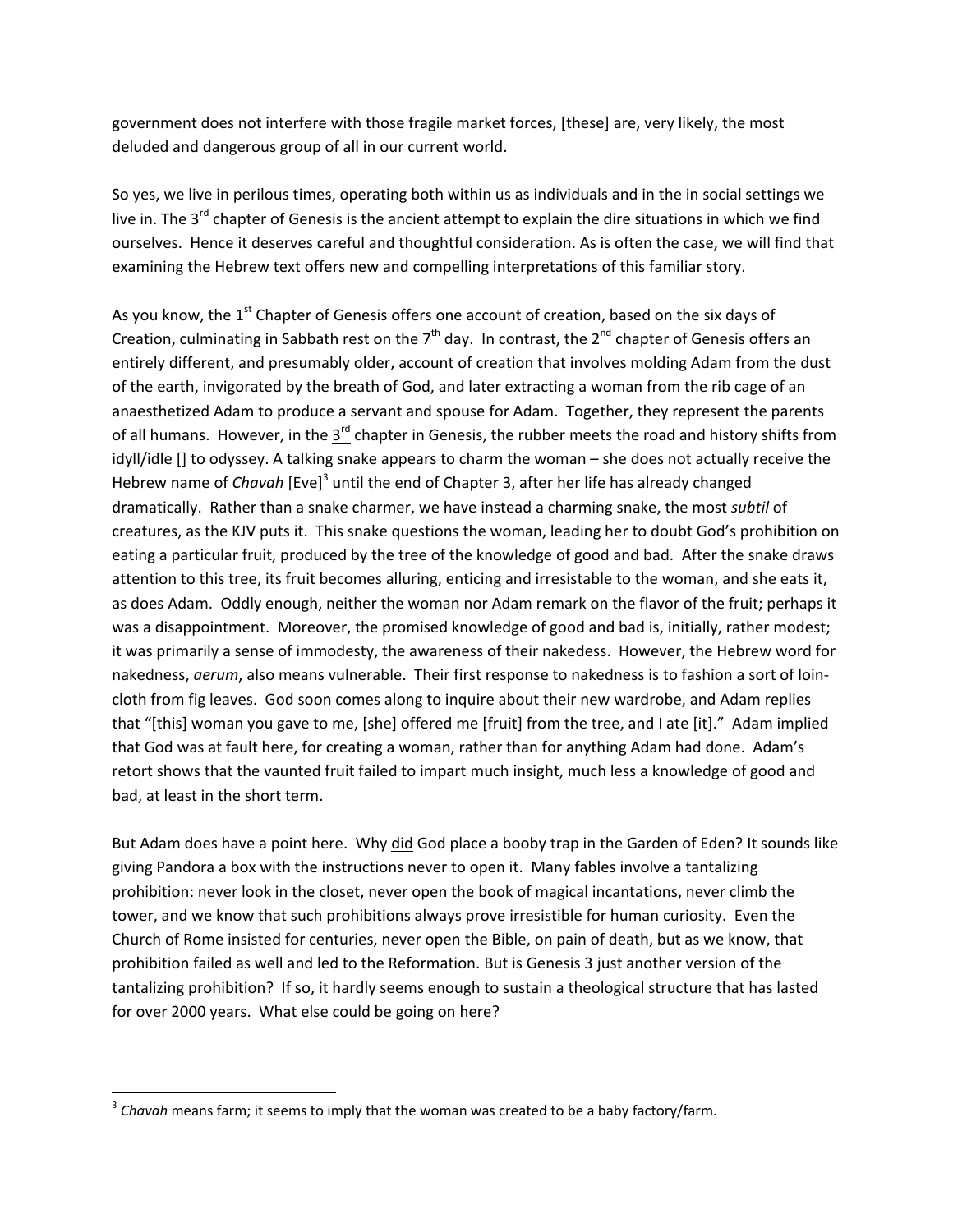The Hebrew text takes an unexpected twist at this point, because in the Hebrew, Adam does not actually say, "and I ate [it]." Instead, Adam says, "and I will eat [it]." In fact, both Adam and the woman use this same verb, *va'oheil*, as they separately reply to God's interrogation. 4 According to Rabbi Eliyahu Dessler,<sup>5</sup> Adam and the woman recognize that they cannot stop eating the forbidden fruit.<sup>6</sup> They say to God, "I ate [it], and I will eat again." Is this because they are obstinate or because they recognize that they are overwhelmed by the effects of this fruit? Dessler favors the second interpretation: once they have tasted the fruit, they cannot resist it. They make a realistic assessment and admit to God that given the opportunity, they will eat the forbidden fruit again and again. Is this simply another version of the tantalizing prohibition. Perhaps not. The fruit was not particularly tasty, but it must have had some amazing effects, just as wine had a notorious effect upon Noah after leaving the ark.

Well, it would be easy to jump to the conclusion that the forbidden fruit is simply sex, plain and simple, look no further, Sigmund Freud and Sister Mary Agnes have explained everything. However, there are some points against this presumption. First is that in chapter 2, there is strong textual evidence that Adam and his woman are already engaging in sex before they encounter the talking snake. As soon as Adam recovers from his anaesthesia, the text says "For this reason, a man shall leave his father and his mother and cling to his wife and they shall become one flesh. They were both naked, Adam and his woman, and they were not ashamed." (Gen 2:24,25) This is a pretty explicit acknowledgement that sex was immediately available to Adam as soon as he sees his woman. Moreover, there is evidence in the Hebrew text that both Cain and Abel were born in the Garden of Eden,<sup>7</sup> before they ate the forbidden fruit. Hence, there is no suggestion in the Hebrew that sex *per se* was either the cause of the expulsion from Eden, nor that the forbidden fruit was simply a metaphor for sex.

{Moreover, the Bible does not generally restrict sexual activity within a marriage covenant. Even the bristly Apostle Paul, who constantly rails against fornication, recommends that husband and wife not withhold intimacy from each other except during periods set aside for prayer and fasting.}

At the same time, there are abundant suggestions in the text that something of a sexual nature occurred between Adam and his woman, as a result of eating the forbidden fruit. First, there is a snake, both a phallic symbol, and a sign of danger. Then there is the sudden preoccupation with nakedness and immodesty immediately following the incident of eating the fruit. Finally, there is the curse of painful childbirth as a punishment for the crime. $8<sup>8</sup>$ 

At this point, let me suggest that the reason that this passage of the Bible has been wrought with so much ambiguity and mystery over the millennia lies not in the framework of the story itself, but in the

 $\overline{\phantom{a}}$ 

<sup>4</sup> See Shottenstein's *Interlinear Chumash* (2006), page 17, footnote to Gen 3:12-13.

<sup>5</sup> Rabbi Dessler died in 1953 in Jerusalem as a respected teacher and commentator. His comments on *va'oheil* are in *Michtav Me'Eliyahu.*

 $<sup>6</sup>$  Ibid.</sup>

<sup>7</sup> *Ibid*. Page 20, footnote to Gen 4:1.

<sup>&</sup>lt;sup>8</sup> Some commentators do not see this as a curse. See *Pentateuch and Haftorahs*, ed. by Dr. J. H. Hertz, C.H., 2<sup>nd</sup> Ed. (1967), pg. 12, footnote to 3:16.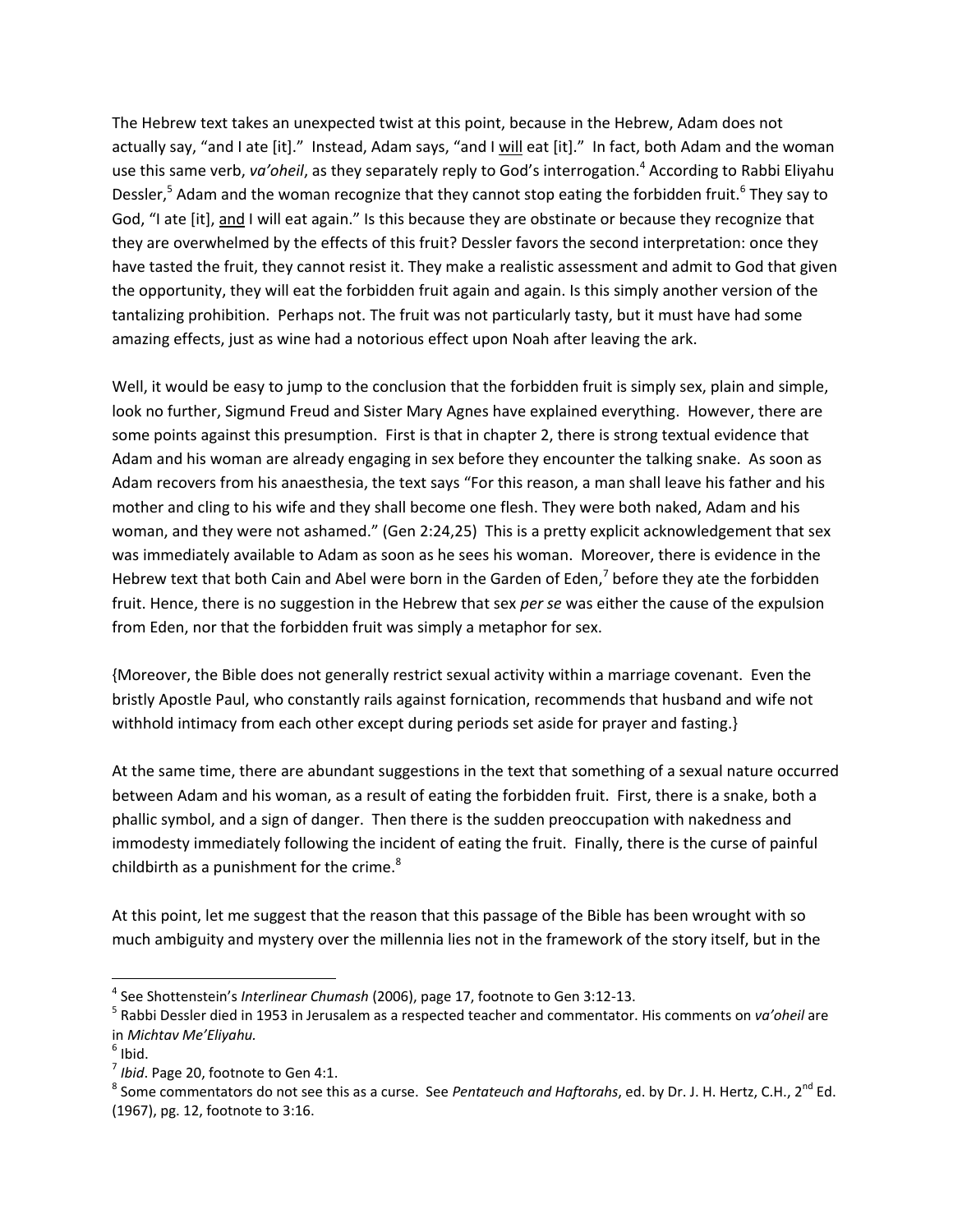reader's frame of reference. The framework of the story, as it was crafted and redacted in the 4<sup>th</sup> C. BCE, emphasizes disobedience as the essential sin that merits punishment from an angry, though patient, God. That is a worthy message in its own right, {particularly in the historical context of the exile to Babylon and the Jewish return to Jerusalem}. However, it places God in a naked and vulnerable situation if God planted a booby-trap in Eden merely to trick Adam and his spouse into disobedience. Evidently, God did not know His human creation nearly as well as He thought He did. The first human couple fails at its first serious test and has never fully recovered. Moreover, God expels the couple from Eden, ostensibly to prevent them from gaining immortality in their defective state. What kind of God is this? In a modern era of informed consent, what would it take for Adam to understand death before Adam had witnessed death? What, in fact, could accountability for sin mean [] without some prior experience of sin?

Let me suggest that another metaphor could be operating in this story of the forbidden fruit: a metaphor that represents entheogens. Entheogens are plants that induce perceptions of divinity, inexplicable peace or tranquility, and/or a sense of amazement at the experience of life. Entheogens include psilocybin, ayahuasca, and opium. Some people would include LSD and cannabis. Entheogens are typically hard to find, forbidden, and subject to punishment when used. They are most closely associated with shamanism. A bundle of cannabis was recently found in {what appeared to be} a shaman's grave in central Asia. Now, lest you think that I am planning to advocate the use of entheogens, I am not. There are perfectly good reasons to avoid them, and the  $3<sup>rd</sup>$  chapter of Genesis provides a framework for understanding this restriction. If my conjecture is correct, the writer of Genesis is saying "don't mess with entheogens, unless you are prepared to pay a price." But even so, entheogens are part of creation as we know it, and presumably entheogens are included in the broad judgement in the 1<sup>st</sup> chapter of Genesis that all seed bearing plants are good<sup>9</sup> and that they are suitable for food.<sup>10</sup> So entheogens may have valid uses, but they can also be misused. Entheogens may be addictive, [] and they may pose risks to sanity in vulnerable individuals. Moreover, no one knows, in advance, just how they will react to an entheogen. We are, after all, naked -- and quite vulnerable - beneath our clothing.

Now is this all that Genesis 3 is saying? No, that's not my point. The conventional interpretation of this chapter is still relevant and, in fact, it is necessary within the context of the Bible as a whole. But for this era we are living in, when entheogens are known, talked about, and often readily available, this chapter can have new meaning and relevance that was not available to previous generations of Jewish and Christian interpreters who lived in more innocent times. Not until the  $20<sup>th</sup>$  C. did knowledge of entheogens return. It had been suppressed along with the practices of shamanism and witchcraft during the Middle Ages.

While I don't want to over-interpret this conjecture, I do want to provide a few more details. First, from a shamanic perspective, a talking snake is not surprising. Many shamans report receiving information

 $\overline{\phantom{a}}$  $^9$  Gen 1:12

 $10$  Gen 1:29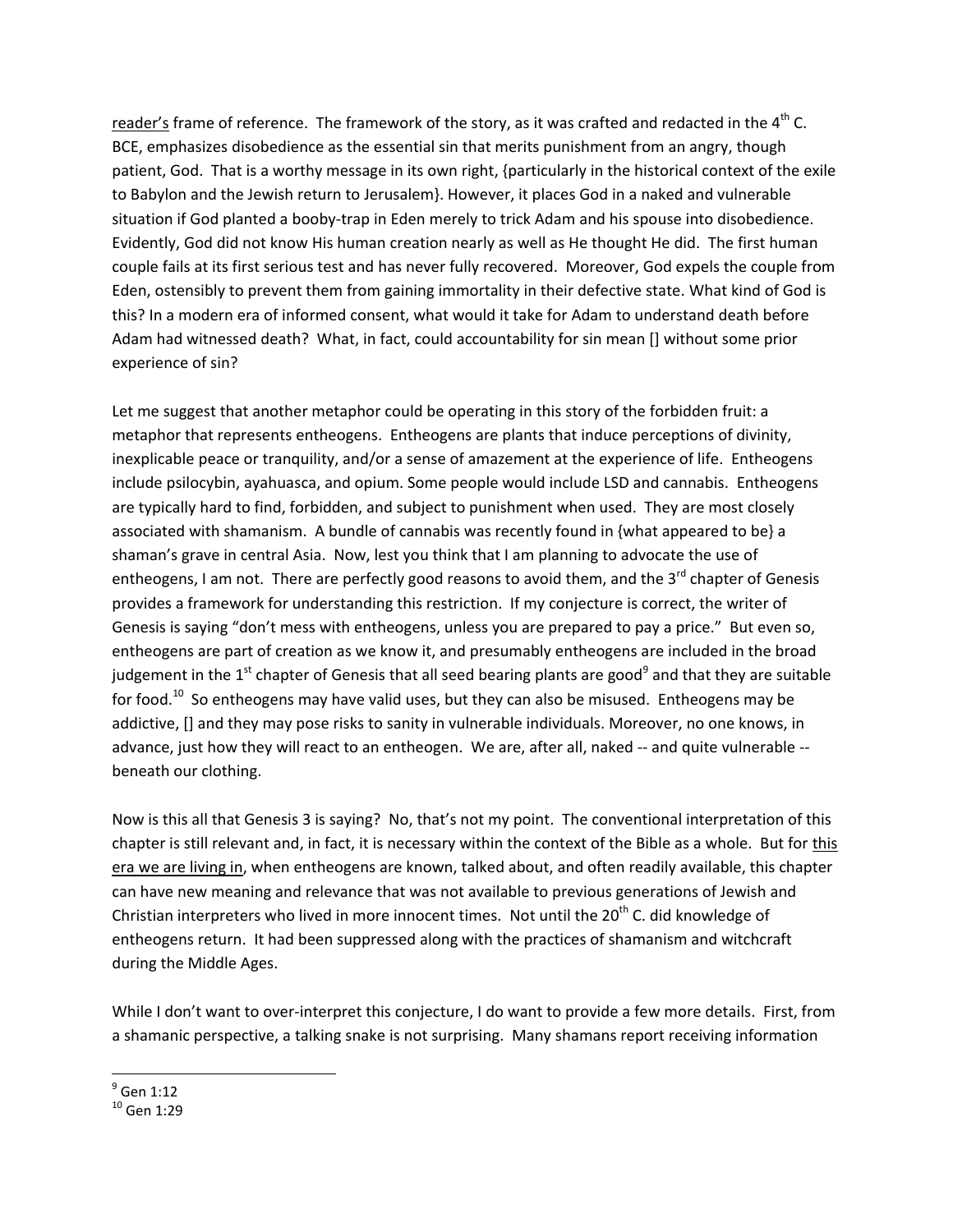about psychoactive plants from animals. Sometimes this is as mundane as watching squirrels eating maple leaves in the early spring and thereby discovering the sweet sap of the maple tree. Sometimes it is a talking animal that directs a shaman to a particular plant with instructions on how to use it or to combine it with other plants, as with ayahuasca. Again, I am not advocating the use of shamanic rituals or plants. I am simply reporting that creation is more mysterious than we commonly assume; animals know more than we ordinarily suspect, and we humans are more vulnerable or "naked" than we might like to think.

So in particular regard to the legalization of cannabis or prescription opiates such as Percocet, or illegal stimulants such as cocaine, anything that causes us to feel better temporarily, will often cause us to feel worse after it wears off. Pain medications can generate paradoxical pain with sustained use at too large a dose. This is a direct effect of how these substances work on the nervous system. They release neurotransmitters, and after their effect ends, we are depleted for some time of those same neurotransmitters. It is typically a zero sum game at best, and often a lose-lose in the long-run, particularly if repeated use leads to addiction.

{However, there are exceptions to this general rule. Anti-depressants, which do not cause euphoria, can relieve depression without a major risk of worsening depression.}

Moreover, a lot of recreational drugs lead to alterations in sexual perception and behavior. Perhaps this is what caused Adam and Eve to sew fig leaves together to cover their shame. Perhaps the talking snake led them to an entheogen that changed the way they experienced intimacy. Maybe it was the fermented grapes that Noah enjoyed;<sup>11</sup> perhaps it was another fruit, such as the *dudaim*, that we now know nothing about. In any event, they experienced a vivid, life-transforming, irresistable and somewhat regrettable experience. Part of that experience elevated their sensory perception, but then there was a subsequent fall. The fall was so profound that it changed the self-perception of Adam and his offspring throughout history. This was no mere intoxication; it was intoxication followed by a sobering insight. It was the knowledge of good and bad, after all: the first step to self-knowledge.

This encounter with entheogens probably led our forebearers to a more realistic reappraisal of what it means to be human: specifically, "I ate and, given the opportunity, I will eat again." And yet, this realization itself produces profound ambivalence, because it calls into question human agency. Who is in charge, after all, me or the forbidden and alluring fruit? This loss of agency feels like [and is] a fall from grace – as anyone involved with Alcoholics Anonymous will attest. It produces profound self-doubt. Yet it is also an essential component of mature self-knowledge. Without the experience of the Fall, we are naïve about our true vulnerability and nakedness.

Our theology tells us that the curse of working by the sweat of our brow [Gen 3:19] is a punishment from God for Adam's disobedience in the Garden of Eden, but rather than a curse, we might view work as the opportunity to do something creative to relieve the boredom of intoxication. If we realize that a

 $\overline{a}$  $^{11}$  Gen 9